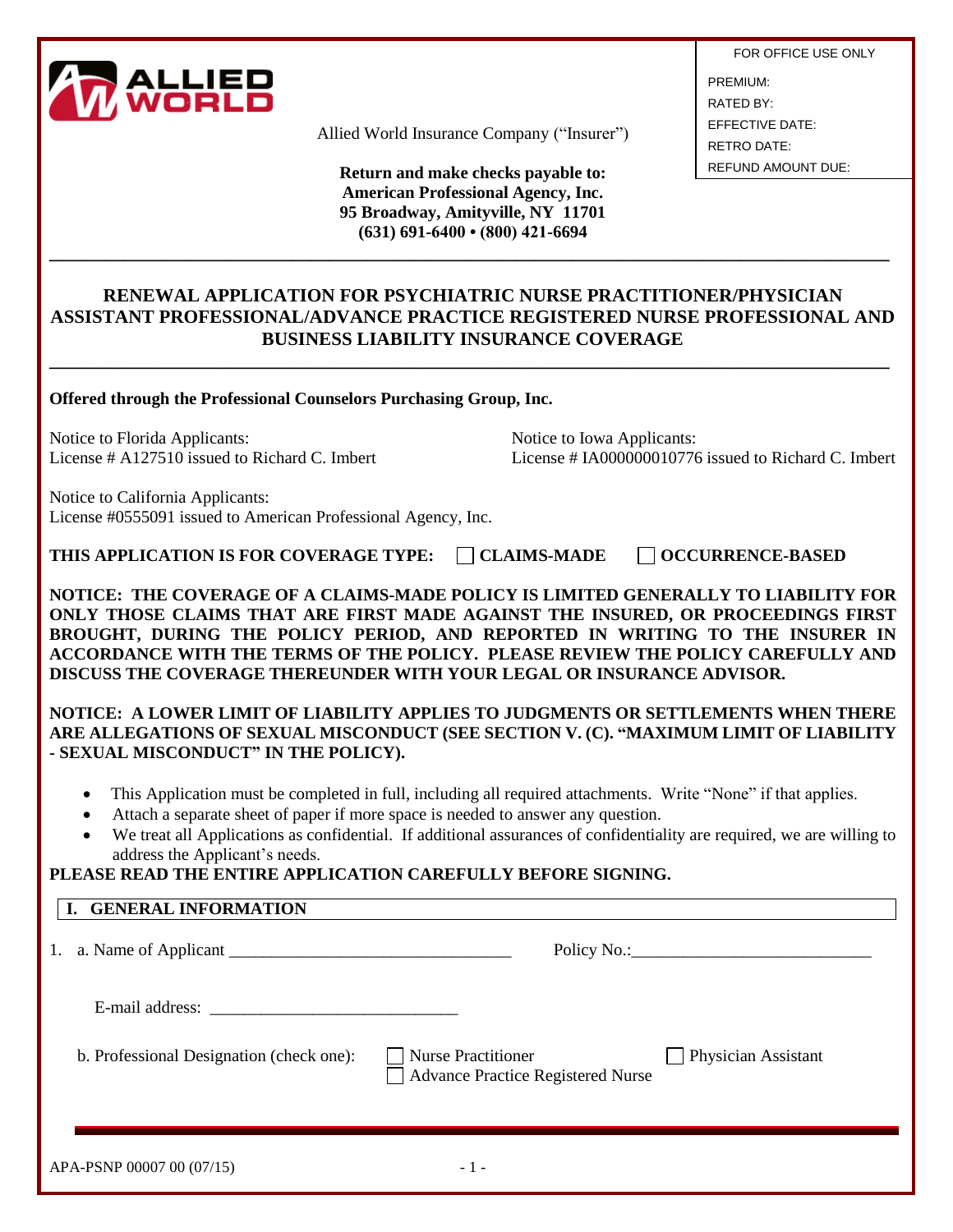|          | II. APPLICANT INFORMATION                                                                                                                                                                              |                  |                                       |                                                                                                                           |
|----------|--------------------------------------------------------------------------------------------------------------------------------------------------------------------------------------------------------|------------------|---------------------------------------|---------------------------------------------------------------------------------------------------------------------------|
| 2.<br>a. |                                                                                                                                                                                                        |                  |                                       |                                                                                                                           |
|          | (City)                                                                                                                                                                                                 | (County) (State) |                                       | (Zip)                                                                                                                     |
|          | location on a separate sheet of paper and the length of time at that location.                                                                                                                         |                  |                                       | Note: If you have been practicing at this location fewer than 3 years, please provide us with your previous               |
|          | (County)<br>(City)                                                                                                                                                                                     |                  | (State)                               | (Zip)                                                                                                                     |
|          |                                                                                                                                                                                                        |                  |                                       |                                                                                                                           |
|          | (City)                                                                                                                                                                                                 | (County)         | (State)                               | (Zip)                                                                                                                     |
|          | percentage of time spent in each location.                                                                                                                                                             |                  |                                       | d. If you are practicing in multiple locations which are located in different counties and/or states, please provide a    |
| 3.       | To which of these addresses do you wish correspondence sent? $\Box$ 2a $\Box$ 2b $\Box$ 2c                                                                                                             |                  |                                       |                                                                                                                           |
| 4.       |                                                                                                                                                                                                        |                  |                                       |                                                                                                                           |
| 5.       |                                                                                                                                                                                                        |                  |                                       |                                                                                                                           |
|          | b. Are you interested in obtaining limits higher than \$5,000 for defense expenses related to licensing board<br>investigations and other proceedings as described in the Policy? $\Box$ Yes $\Box$ No |                  |                                       |                                                                                                                           |
|          | proceedings as described in the Policy:                                                                                                                                                                |                  |                                       | If yes, choose higher limit of liability desired for defense expenses related to licensing board investigations and other |
|          | \$10,000 (Additional Premium \$75)                                                                                                                                                                     |                  | \$25,000 (Additional Premium \$95)    | \$50,000 (Additional Premium \$110)                                                                                       |
|          | \$75,000 (Additional Premium \$171)                                                                                                                                                                    |                  | $$100,000$ (Additional Premium \$232) | §125,000 (Additional Premium \$293)                                                                                       |
|          | \$150,000 (Additional Premium \$354)                                                                                                                                                                   |                  |                                       |                                                                                                                           |
|          | Please include the additional premium indicated with your premium payment.                                                                                                                             |                  |                                       |                                                                                                                           |
|          | <b>III. PRACTICE INFORMATION</b>                                                                                                                                                                       |                  |                                       |                                                                                                                           |
| 6.       | Have any of your responses to Questions 7 through 16 below changed since your completion of the prior<br>application for this coverage?<br>If yes, please respond to Questions 7 through 16 below.     |                  |                                       | $\gamma$ es $\Box$ No                                                                                                     |
|          | If no, please go directly to Section IV. of this Application.                                                                                                                                          |                  |                                       |                                                                                                                           |
| 7.       | a. Name of physician or clinic you will be working for:                                                                                                                                                |                  |                                       |                                                                                                                           |
|          |                                                                                                                                                                                                        |                  |                                       |                                                                                                                           |
|          | APA-PSNP 00007 00 (07/15)                                                                                                                                                                              | $-2-$            |                                       |                                                                                                                           |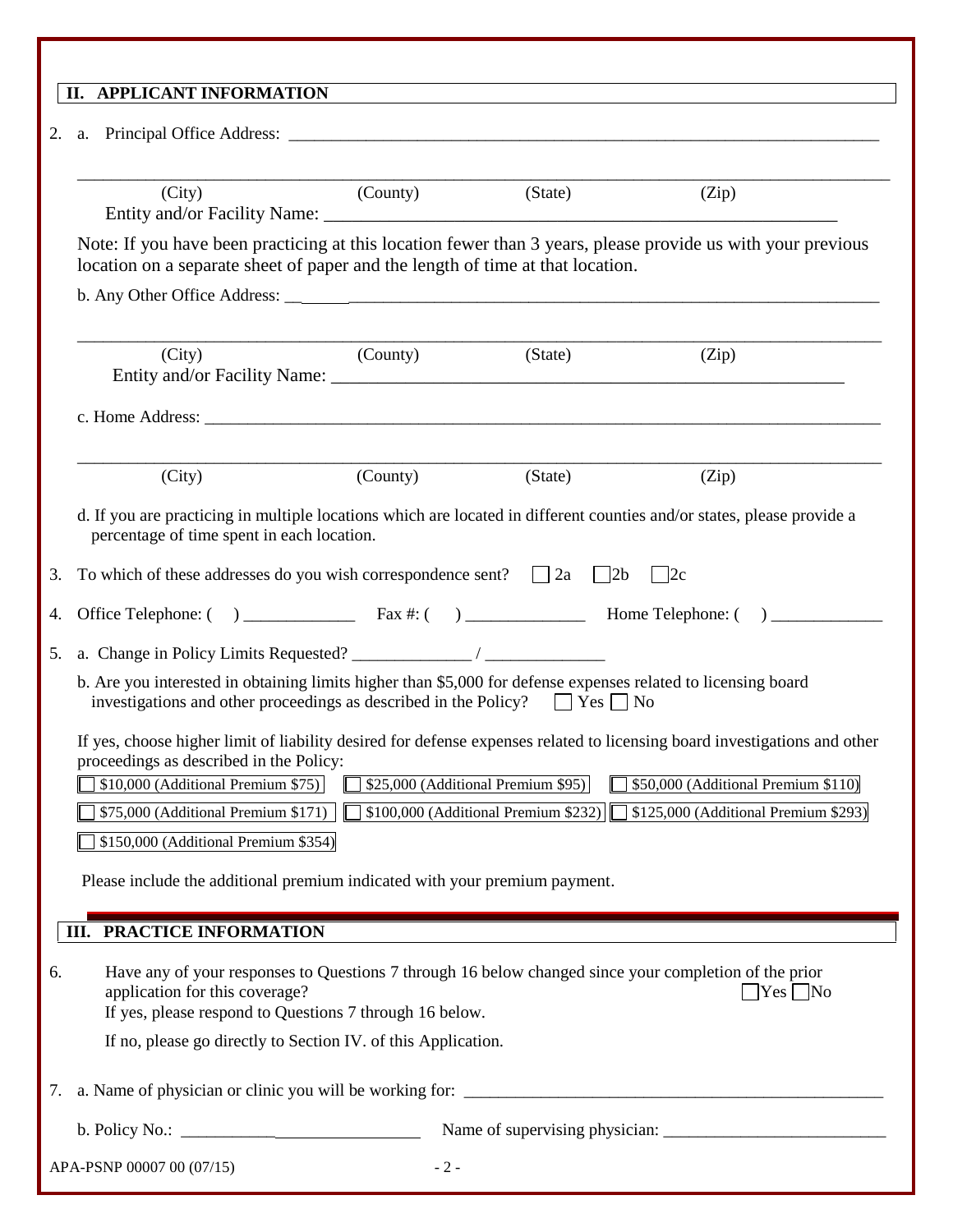|    |                      | c. Is your supervising physician a psychiatrist?                                                                                                                                                                                                                                                                                                                                                                                                                                                                                                                             |        |                   |                       | $\Box$ Yes                                | $\overline{\phantom{a}}$ No    |                               |                          |           |                                          |                                                        |
|----|----------------------|------------------------------------------------------------------------------------------------------------------------------------------------------------------------------------------------------------------------------------------------------------------------------------------------------------------------------------------------------------------------------------------------------------------------------------------------------------------------------------------------------------------------------------------------------------------------------|--------|-------------------|-----------------------|-------------------------------------------|--------------------------------|-------------------------------|--------------------------|-----------|------------------------------------------|--------------------------------------------------------|
| 8. |                      |                                                                                                                                                                                                                                                                                                                                                                                                                                                                                                                                                                              |        |                   |                       |                                           |                                |                               |                          |           |                                          |                                                        |
| 9. |                      | $(\text{street})$                                                                                                                                                                                                                                                                                                                                                                                                                                                                                                                                                            |        |                   |                       | (city)                                    |                                | (state)                       |                          |           |                                          |                                                        |
|    |                      |                                                                                                                                                                                                                                                                                                                                                                                                                                                                                                                                                                              |        |                   |                       |                                           |                                |                               | (zip)                    |           | (phone)                                  |                                                        |
|    |                      | 10. Will you be working at the same location as your supervising physician?                                                                                                                                                                                                                                                                                                                                                                                                                                                                                                  |        |                   |                       |                                           |                                |                               |                          |           | Yes                                      | $ $ No                                                 |
|    |                      |                                                                                                                                                                                                                                                                                                                                                                                                                                                                                                                                                                              |        |                   |                       |                                           |                                |                               |                          |           |                                          |                                                        |
|    |                      | 11. Do you have a written collaboration agreement with your supervising physician?                                                                                                                                                                                                                                                                                                                                                                                                                                                                                           |        |                   |                       |                                           |                                |                               |                          |           | Yes                                      | $ $ No                                                 |
|    |                      |                                                                                                                                                                                                                                                                                                                                                                                                                                                                                                                                                                              |        |                   |                       |                                           |                                |                               |                          |           |                                          |                                                        |
|    |                      | 12. Do you have written protocols?                                                                                                                                                                                                                                                                                                                                                                                                                                                                                                                                           |        |                   |                       |                                           |                                |                               |                          |           | Yes                                      | N <sub>0</sub>                                         |
|    |                      |                                                                                                                                                                                                                                                                                                                                                                                                                                                                                                                                                                              |        |                   |                       |                                           |                                |                               |                          |           |                                          |                                                        |
|    |                      | 13. a. List your name and qualifications.                                                                                                                                                                                                                                                                                                                                                                                                                                                                                                                                    |        |                   |                       |                                           |                                |                               |                          |           |                                          |                                                        |
|    |                      |                                                                                                                                                                                                                                                                                                                                                                                                                                                                                                                                                                              |        |                   |                       | Professional<br>Association<br>Membership | Number of<br>hours<br>practice |                               | License or Certification |           | Board                                    |                                                        |
|    |                      | Name                                                                                                                                                                                                                                                                                                                                                                                                                                                                                                                                                                         | Degree | Field of<br>Study | Associa-<br>tion name | Member-<br>ship Level                     | each week                      | <b>First Year</b><br>Licensed | State                    | Title     | Yes/No                                   | Certified?                                             |
|    |                      |                                                                                                                                                                                                                                                                                                                                                                                                                                                                                                                                                                              |        |                   |                       |                                           |                                |                               |                          |           |                                          |                                                        |
|    | a.<br>b.             | b. Please attach a copy of your Curriculum Vitae (C.V.).<br>14. PRACTICE PROFILE<br>Composition of your practice: Children/Adolescents/Related Adults_____% Prisoners_____<br>Adults (not related to above) _____% Sex Offenders_____% Custody Evaluation ____<br>If your practice includes prisoners, is this a correctional facility?<br>If yes, is insurance coverage provided for these activities by such facility?<br>Do you have admitting privileges?<br>If no, please describe your mechanism for handling your patients who may require immediate in-patient care: |        |                   |                       |                                           |                                |                               |                          | $\%$<br>% | Yes<br>Yes<br>$\bigcap$ Yes $\bigcap$ No | $\overline{\rm No}$<br>$\n  1No$                       |
|    | $\mathbf{c}$ .<br>d. | Do you create and maintain a psychiatric/medical record for each patient under your care?<br>If no, please provide the name and clinical specialty of the physician who will write prescriptions:                                                                                                                                                                                                                                                                                                                                                                            |        |                   |                       |                                           |                                |                               |                          |           | $\Box$ Yes $\Box$ No                     |                                                        |
|    | e.<br>f.             | Do you obtain an informed consent, whether signed by the patient or noted in the chart, before prescribing<br>medication?<br>Do you regularly treat general medical conditions presented by your psychiatric patients?<br>APA-PSNP 00007 00 (07/15)                                                                                                                                                                                                                                                                                                                          |        |                   |                       | $-3-$                                     |                                |                               |                          |           | Yes                                      | $\overline{\text{No}}$<br>$\text{Yes} \quad \text{No}$ |
|    |                      |                                                                                                                                                                                                                                                                                                                                                                                                                                                                                                                                                                              |        |                   |                       |                                           |                                |                               |                          |           |                                          |                                                        |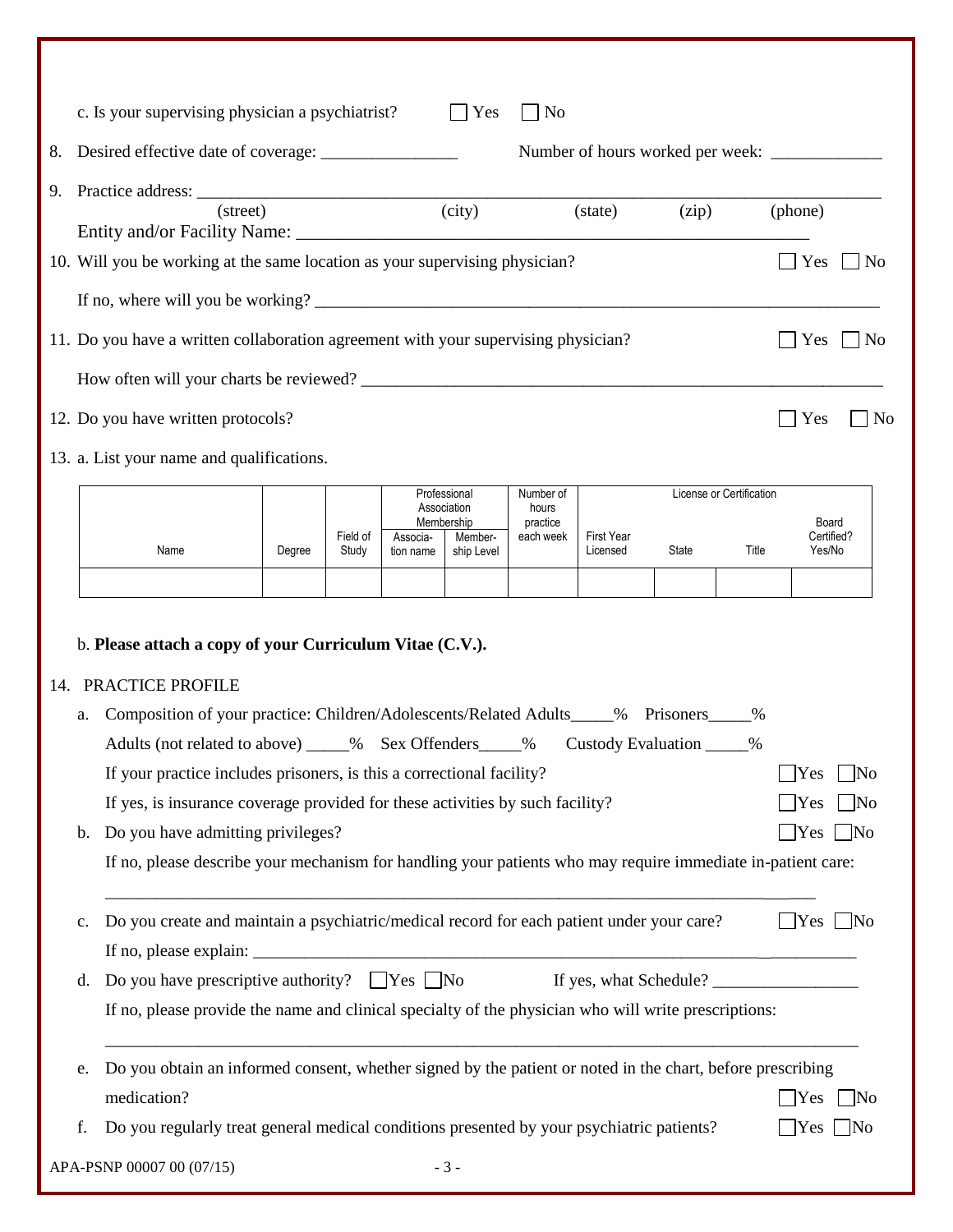| g.           | Do you advertise as a specialist <sup>*</sup> in the evaluation and treatment of any of the following?                                                                                                                                                                                                                                        |                                                                                                                                 |
|--------------|-----------------------------------------------------------------------------------------------------------------------------------------------------------------------------------------------------------------------------------------------------------------------------------------------------------------------------------------------|---------------------------------------------------------------------------------------------------------------------------------|
|              | Borderline Personality Disorder Chronic Pain Multiple Personality Disorder or Dissociative Disorders                                                                                                                                                                                                                                          |                                                                                                                                 |
|              | Childhood Sexual Abuse Eating Disorder Sex Therapy                                                                                                                                                                                                                                                                                            |                                                                                                                                 |
| h.           | *Note: "Specialist" is indicated by 1) advertisements, 2) marketing materials, 3) letterhead, or 4) employment,<br>contractual relationship or admitting privileges at any institution with a special interest in any of the above.<br>Does your treatment include use of abreaction, rage, sodium amytal, sex or recovered memory therapies? | $\Box$ Yes $\Box$ No                                                                                                            |
|              | If yes, please explain the clinical details regarding this treatment.                                                                                                                                                                                                                                                                         |                                                                                                                                 |
| i.           | Does your practice include forensic activities, e.g. child custody and visitation, criminal responsibility;                                                                                                                                                                                                                                   |                                                                                                                                 |
|              | competence, civil and criminal; correctional psychiatry; juvenile justice and violence?                                                                                                                                                                                                                                                       | $\Box$ Yes $\Box$ No                                                                                                            |
|              | What is the percent of your total practice time devoted to this activity? ____%                                                                                                                                                                                                                                                               |                                                                                                                                 |
|              | On a separate sheet, please explain the exact type of forensic activities.                                                                                                                                                                                                                                                                    |                                                                                                                                 |
| j.           | Do you communicate with your patients via e-mail?                                                                                                                                                                                                                                                                                             | $Yes$   No                                                                                                                      |
|              | Please explain the nature of communications in detail.                                                                                                                                                                                                                                                                                        |                                                                                                                                 |
| k.           | Does your practice include telemedicine activities, e.g. the transfer of data through electronic (video or computer)                                                                                                                                                                                                                          |                                                                                                                                 |
|              |                                                                                                                                                                                                                                                                                                                                               |                                                                                                                                 |
|              | means in order to provide healthcare to patients who are geographically separated from the clinicians involved?                                                                                                                                                                                                                               |                                                                                                                                 |
|              |                                                                                                                                                                                                                                                                                                                                               |                                                                                                                                 |
|              | What is the total practice time devoted to this activity? _____%                                                                                                                                                                                                                                                                              |                                                                                                                                 |
|              | On a separate sheet, please explain the exact type of telemedicine activities.                                                                                                                                                                                                                                                                |                                                                                                                                 |
|              | Do you engage in any clinical trials and/or pharmaceutical research?                                                                                                                                                                                                                                                                          |                                                                                                                                 |
|              | If yes, does the sponsor agree in writing to indemnify you for such research activities?                                                                                                                                                                                                                                                      |                                                                                                                                 |
|              | (Please include a copy of these indemnification agreements.)                                                                                                                                                                                                                                                                                  |                                                                                                                                 |
|              |                                                                                                                                                                                                                                                                                                                                               |                                                                                                                                 |
|              | m. Do you treat patients with unconventional therapy, i.e. treatment not considered to be mainstream psychiatric                                                                                                                                                                                                                              |                                                                                                                                 |
|              | treatment?                                                                                                                                                                                                                                                                                                                                    |                                                                                                                                 |
|              |                                                                                                                                                                                                                                                                                                                                               |                                                                                                                                 |
|              | Do you cover any ER for crisis cover?                                                                                                                                                                                                                                                                                                         |                                                                                                                                 |
|              | If yes, please indicate percentage of time devoted to this activity: ____%                                                                                                                                                                                                                                                                    |                                                                                                                                 |
|              | Is this on call? $\Box$ Yes $\Box$ No                                                                                                                                                                                                                                                                                                         |                                                                                                                                 |
|              | If yes, approximately how many hours per week?                                                                                                                                                                                                                                                                                                |                                                                                                                                 |
| n.<br>15. a. | Are you engaged in self-employment, paid consultation or private practice?                                                                                                                                                                                                                                                                    | $\exists$ Yes $\Box$ No<br>$\Box$ Yes $\Box$ No<br>$\Box$ Yes $\Box$ No<br>$\Box$ Yes $\Box$ No<br>$\text{Yes} \perp \text{No}$ |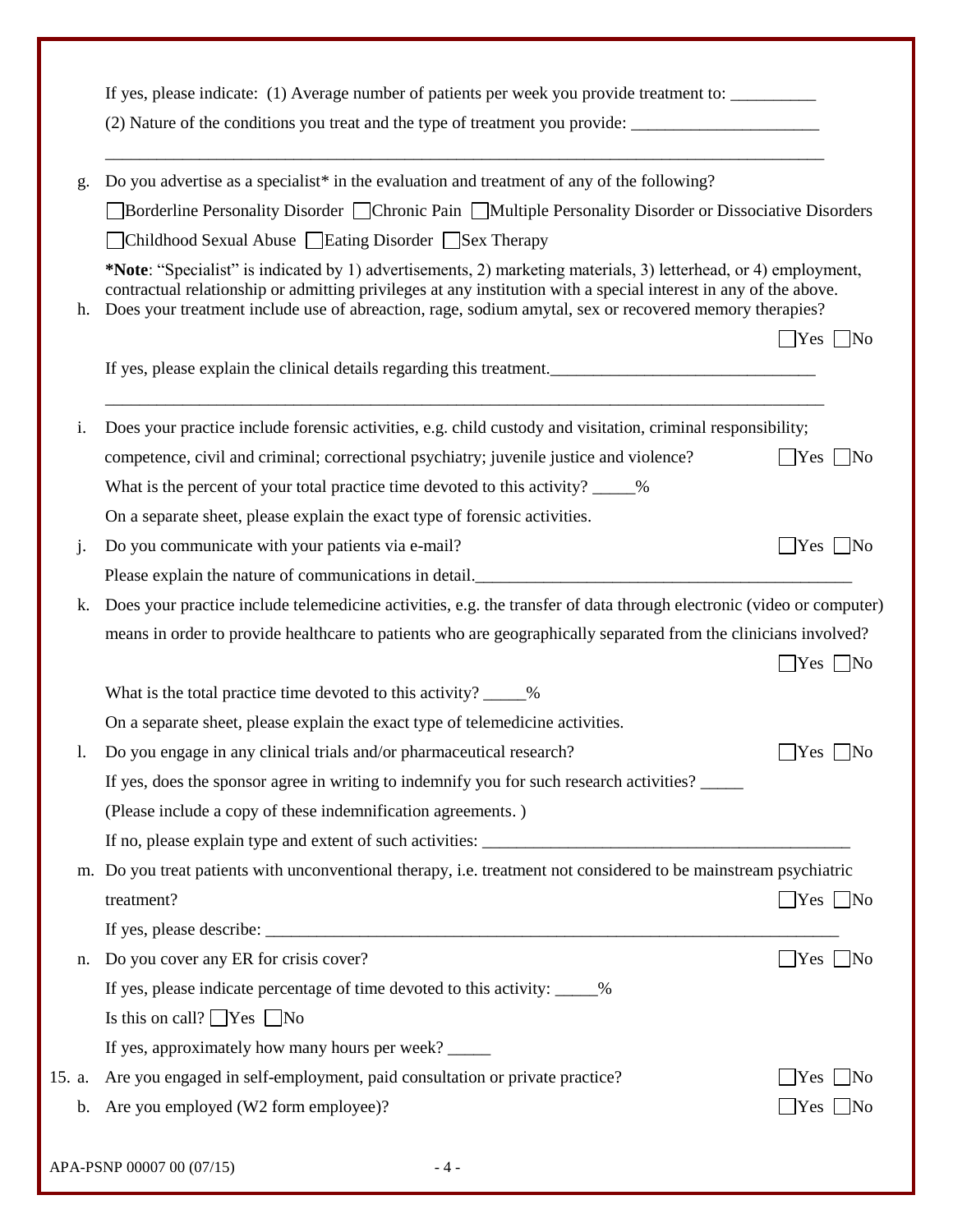|                | If yes, employed by: $\sqrt{\frac{2}{1-\frac{1}{2}} + \frac{1}{2-\frac{1}{2}} + \frac{1}{2-\frac{1}{2}}}$                                                                                                          |                            |
|----------------|--------------------------------------------------------------------------------------------------------------------------------------------------------------------------------------------------------------------|----------------------------|
| $\mathbf{c}$ . | Are you a salaried employee of any organization other than the firm listed in Question 2a?                                                                                                                         | $\Box$ Yes $\Box$ No       |
| d.             | Do you own, partly own, manage or exercise any form of fiduciary control over any business enterprise or medical                                                                                                   |                            |
|                | practice?                                                                                                                                                                                                          | $\Box$ Yes $\Box$ No       |
|                | If yes,:                                                                                                                                                                                                           |                            |
|                |                                                                                                                                                                                                                    |                            |
|                |                                                                                                                                                                                                                    |                            |
| 16. a.         | Are you on the staff of, or affiliated with, any hospital, clinic, group home or nursing home?                                                                                                                     | $Yes$ No                   |
|                |                                                                                                                                                                                                                    |                            |
|                | b. Are you provided malpractice coverage by a facility or place of employment, or any other policy that covers you?                                                                                                | $\Box$ Yes $\Box$ No       |
|                | If yes, please indicate location of the facility or place of employment and limits<br>provided.                                                                                                                    |                            |
| $\mathbf{c}$ . | Do you have any direct or indirect financial interest in any hospital, pharmacy, diagnostic or therapeutic<br>laboratory, nursing home, health service or any healthcare service to which you refer your patients? | $Yes \mid No$              |
|                | If yes, please specify and fully explain.                                                                                                                                                                          |                            |
|                | <b>IV. PRIOR COVERAGE HISTORY</b>                                                                                                                                                                                  |                            |
|                | 17. a. Do you currently carry your own separate, professional liability policy?<br>If yes, please include a copy of that declarations page with the completed application form.<br>Number of years:                | $Yes \mid No$              |
|                |                                                                                                                                                                                                                    |                            |
| b.             | Type of policy (if known): □ Occurrence □ Claims-made                                                                                                                                                              |                            |
| c.             |                                                                                                                                                                                                                    |                            |
| d.             | If prior professional liability insurance was on a claims-made basis, indicate the retroactive date of the coverage:<br>(Date after which wrongful acts are covered.) __/ __/ ____                                 |                            |
| e.             | If you selected Claims-made in Question 12 b., please check the appropriate box below:                                                                                                                             |                            |
|                | The Extended Reporting Period Endorsement has been purchased on my prior policy.<br>i.<br>If yes, please indicate the name of prior carrier: ______________________________                                        | $ $ Yes $ $ No             |
|                | ii. Prior Acts Coverage is requested on my new Claims-made policy.<br>If yes, please indicate Retroactive Date desired: __/ __/ ___<br>(Please submit Declarations page for all individuals listed in Question 6.) | $\bigcap$ Yes $\bigcap$ No |
|                | APA-PSNP 00007 00 (07/15)<br>$-5-$                                                                                                                                                                                 |                            |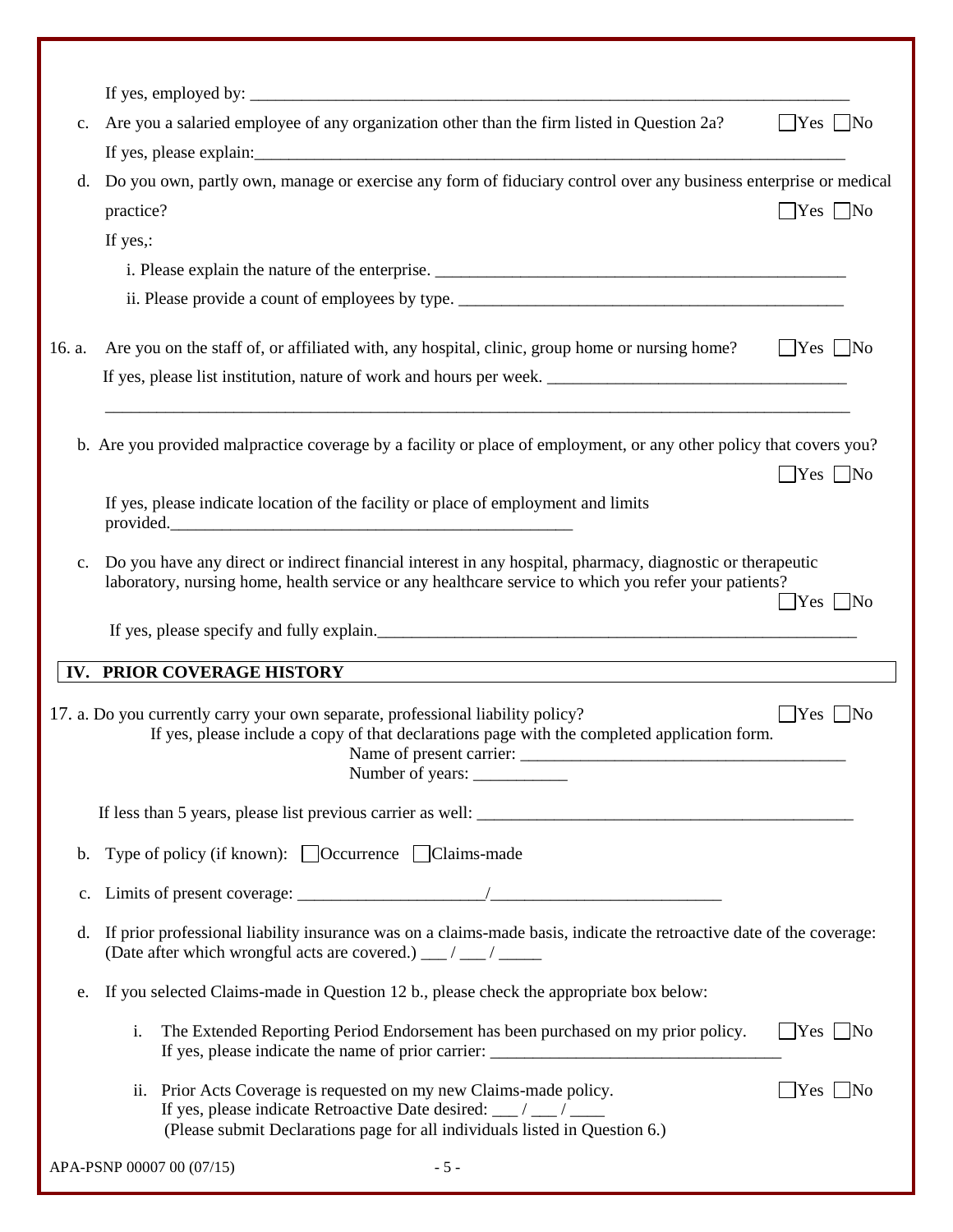f. If you answered No to Questions 17 e. i. and ii., please review the statement and check the box below:

I understand that I elected not to purchase the Extended Reporting Period Endorsement on my prior Claimsmade policy, and I also have elected not to purchase the Prior Acts Coverage on my new Claims-made policy. I understand that I will be uninsured for the period in which my prior Claims-made policy existed. Furthermore, I understand that because of this there will be a gap in my insurance coverage.

### **VI. REPRESENTATIONS**

|    | 18. a. Have you ever been convicted of a crime in any state or country?<br>$ Yes $ No                                                                                                                                                                                                                                                                                                          |
|----|------------------------------------------------------------------------------------------------------------------------------------------------------------------------------------------------------------------------------------------------------------------------------------------------------------------------------------------------------------------------------------------------|
|    | If yes, please give full particulars in order for your Application to be considered.                                                                                                                                                                                                                                                                                                           |
| b. | ,我们也不能在这里的,我们也不能在这里的人,我们也不能在这里的人,我们也不能在这里的人,我们也不能在这里的人,我们也不能在这里的人,我们也不能在这里的人,我们也<br>Have you ever had any licensing board or professional ethics body require the surrender of a license or found you<br>guilty of a violation of ethics codes, professional misconduct, unprofessional conduct incompetence or negligence<br>in any state or country?<br>$\blacksquare$ Yes $\blacksquare$ No |
|    | If yes, please give full particulars and provide copies of charges, correspondence and any findings in order for your<br>Application to be considered.                                                                                                                                                                                                                                         |
| c. | Are there any complaints, charges or investigations pending against you by a licensing board or professional<br>ethics body for violation of ethics codes, professional misconduct, unprofessional conduct, incompetence, or<br>negligence in any state or country?<br> Yes    No                                                                                                              |
|    | If yes, please give full particulars and copies of charges, correspondence and any findings in order for your<br>Application to be considered.                                                                                                                                                                                                                                                 |
| d. | Have you ever had any insurance company or Lloyd's decline, cancel, refuse to renew, or accept only on special<br>terms any professional liability insurance?<br>$\gamma$ es $\Box$ No<br>NOTE: MISSOURI APPLICANTS DO NOT RESPOND TO QUESTION 13d.                                                                                                                                            |
|    | If yes, please give full particulars in order for your Application to be considered.                                                                                                                                                                                                                                                                                                           |
| e. | Has any professional liability claim or suit ever been made against you?<br> Yes <br>IN <sub>O</sub>                                                                                                                                                                                                                                                                                           |
|    | APA-PSNP 00007 00 (07/15)<br>$-6-$                                                                                                                                                                                                                                                                                                                                                             |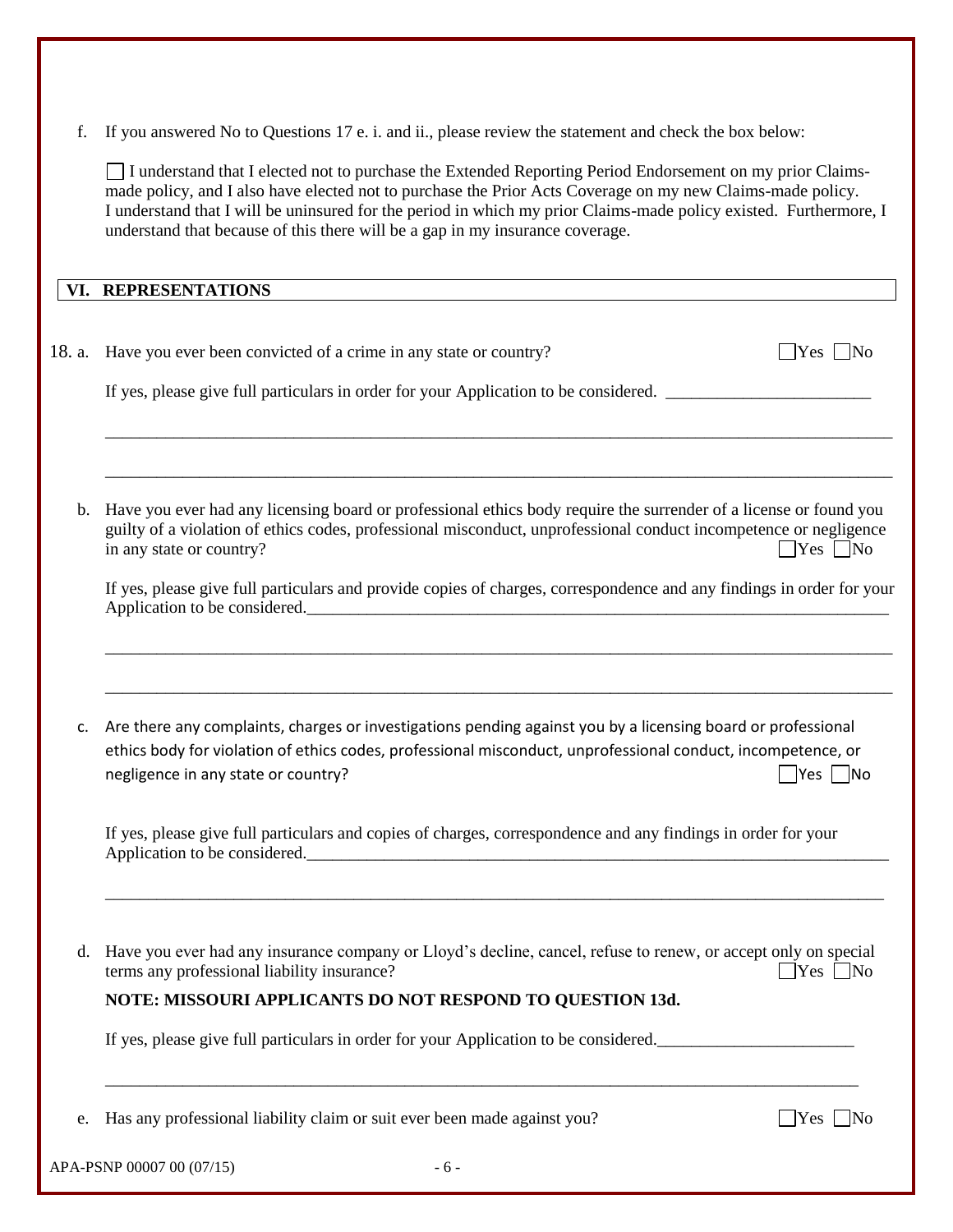| f.      | Are there any circumstances, including any loss of private or confidential information, which you are aware of<br>that may result in any professional liability claim or suit being made against you?<br>$\Box$ Yes $\Box$ No                                                                                                                                                     |
|---------|-----------------------------------------------------------------------------------------------------------------------------------------------------------------------------------------------------------------------------------------------------------------------------------------------------------------------------------------------------------------------------------|
|         | If yes, please give full particulars in order for your Application to be considered.                                                                                                                                                                                                                                                                                              |
| g.      | Have you engaged in or ever been engaged in any sexual misconduct* with any of your current or former patients<br>or any current or former patient's spouse or any person with a direct relationship to the current or former patient<br>(for example a guardian, blood relative of the patient or spouse or any person sharing the patient's domicile)?<br>$\gamma$ es $\Box$ No |
|         | (*"Sexual misconduct" means any actual or alleged erotic physical contact or attempt, threat or proposal thereof.)                                                                                                                                                                                                                                                                |
|         | If yes, please give full particulars in order for your Application to be considered.                                                                                                                                                                                                                                                                                              |
| h.      | Have you ever had any hospital restrict or revoke privileges or invoke probation for any cause?<br>$ Yes $ No                                                                                                                                                                                                                                                                     |
|         | If yes, please give full particulars in order for your Application to be considered.                                                                                                                                                                                                                                                                                              |
| i.      | Have you ever been suspended, restricted, or put on probation by any governmental health program (i.e. Medicare<br>or Medicaid)?<br>$\bigcap$ Yes $\bigcap$ No                                                                                                                                                                                                                    |
|         | If yes, please give full particulars in order for your Application to be considered.                                                                                                                                                                                                                                                                                              |
| $\cdot$ | Are you now being, or have you ever been, treated for a serious health problem that did or can impair your ability<br>to treat patients?                                                                                                                                                                                                                                          |
|         | Yes<br>If yes, please give full particulars in order for your Application to be considered.                                                                                                                                                                                                                                                                                       |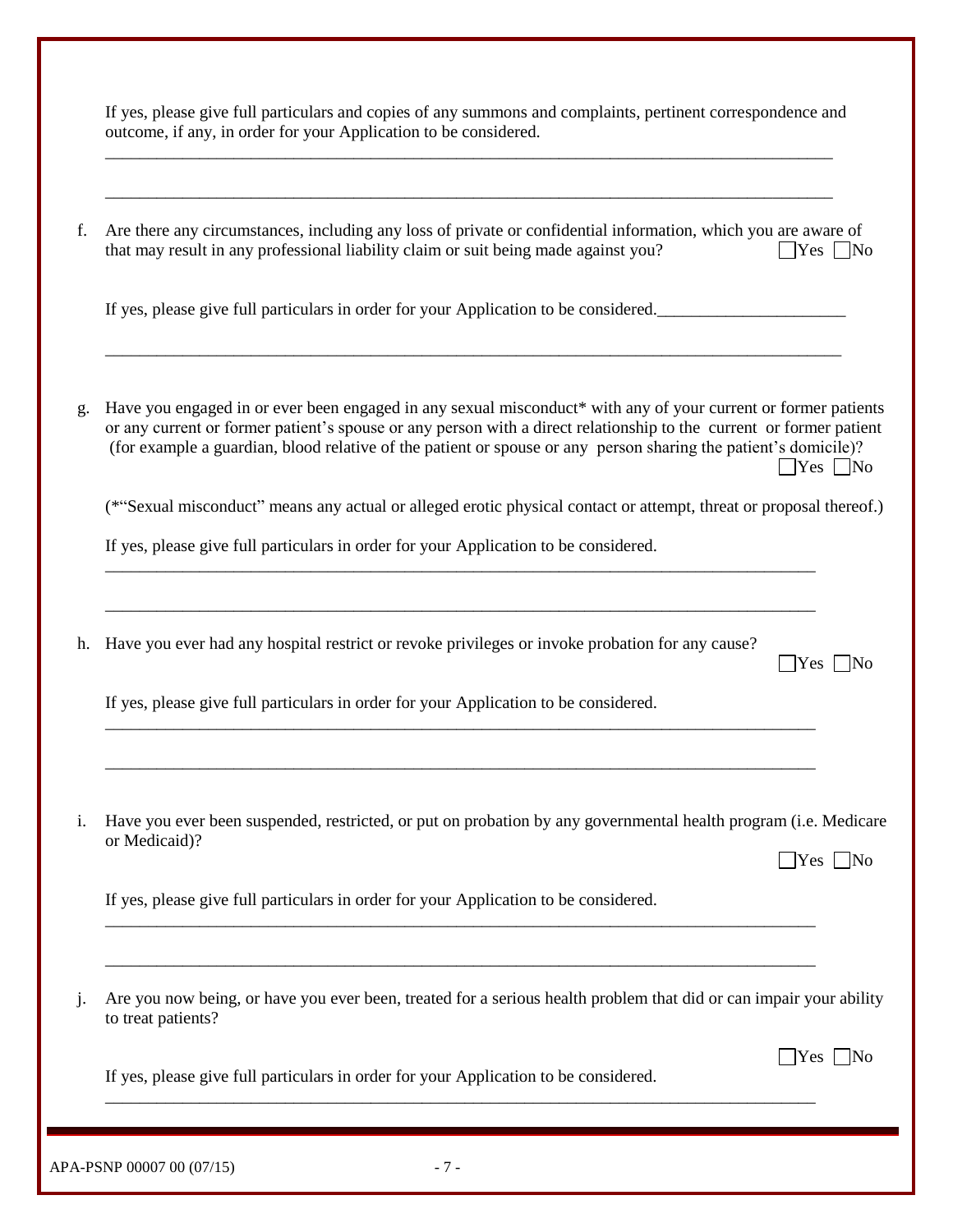#### **VII. NOTICES TO APPLICANT & FRAUD WARNINGS**

The undersigned, as authorized agent of all individuals and entities proposed for this insurance, represents that, to the best of his/her knowledge and belief, after diligent inquiry, the statements in this Application and any attachments or information submitted to or obtained by the Insurer in connection with this Application (together referred to as the "Application") are true and complete.

The information in this Application is material to the risk accepted by the Insurer. If a policy is issued it will be in reliance by the Insurer upon the Application, and the Application will be the basis of the contract. The Application is on file with the Insurer, and shall be deemed to be attached to, and made a part of, and incorporated into the Policy, if issued.

The Insurer is authorized to make any inquiry in connection with this Application. The Insurer's acceptance of this Application or the making of any subsequent inquiry does not bind the Applicant or the Insurer to complete the insurance or issue a policy.

If the information in this Application materially changes prior to the effective date of the Policy, the Applicant will immediately notify the Insurer, and the Insurer may modify or withdraw any quotation or agreement to bind insurance.

**NOTICE TO ALABAMA APPLICANTS: "**ANY PERSON WHO KNOWINGLY PRESENTS A FALSE OR FRAUDULENT CLAIM FOR PAYMENT OF A LOSS OR BENEFIT, OR KNOWINGLY PRESENTS FALSE INFORMATION IN AN APPLICATION FOR INSURANCE IS GUILTY OF A CRIME AND MAY BE SUBJECT TO RESTITUTION FINES OR CONFINEMENT IN PRISON, OR ANY COMBINATION THEREOF."

**NOTICE TO ARKANSAS APPLICANTS: "**ANY PERSON WHO KNOWINGLY PRESENTS A FALSE OR FRAUDULENT CLAIM FOR PAYMENT OF A LOSS OR BENEFIT, OR KNOWINGLY PRESENTS FALSE INFORMATION IN AN APPLICATION FOR INSURANCE IS GUILTY OF A CRIME AND MAY BE SUBJECT TO FINES AND CONFINEMENT IN PRISON."

**NOTICE TO COLORADO APPLICANTS**: "IT IS UNLAWFUL TO KNOWINGLY PROVIDE FALSE, INCOMPLETE, OR MISLEADING FACTS OR INFORMATION TO AN INSURANCE COMPANY FOR THE PURPOSE OF DEFRAUDING OR ATTEMPTING TO DEFRAUD THE COMPANY. PENALTIES MAY INCLUDE IMPRISONMENT, FINES, DENIAL OF INSURANCE AND CIVIL DAMAGES. ANY INSURANCE COMPANY OR AGENT OF AN INSURANCE COMPANY WHO KNOWINGLY PROVIDES FALSE, INCOMPLETE, OR MISLEADING FACTS OR INFORMATION TO A POLICYHOLDER OR CLAIMANT FOR THE PURPOSE OF DEFRAUDING OR ATTEMPTING TO DEFRAUD THE POLICYHOLDER OR CLAIMANT WITH REGARD TO A SETTLEMENT OR AWARD PAYABLE FROM INSURANCE PROCEEDS SHALL BE REPORTED TO THE COLORADO DIVISION OF INSURANCE WITHIN THE DEPARTMENT OF REGULATORY AGENCIES."

**NOTICE TO DISTRICT OF COLUMBIA APPLICANTS:** "WARNING: IT IS A CRIME TO PROVIDE FALSE OR MISLEADING INFORMATION TO AN INSURER FOR THE PURPOSE OF DEFRAUDING THE INSURER OR ANY OTHER PERSON. PENALTIES INCLUDE IMPRISONMENT AND/OR FINES. IN ADDITION, AN INSURER MAY DENY INSURANCE BENEFITS IF FALSE INFORMATION MATERIALLY RELATED TO A CLAIM WAS PROVIDED BY THE APPLICANT."

**NOTICE TO FLORIDA APPLICANTS**: "ANY PERSON WHO KNOWINGLY AND WITH INTENT TO INJURE, DEFRAUD, OR DECEIVE ANY INSURER FILES A STATEMENT OF CLAIM OR AN APPLICATION CONTAINING ANY FALSE, INCOMPLETE OR MISLEADING INFORMATION IS GUILTY OF A FELONY OF THE THIRD DEGREE."

**NOTICE TO HAWAII APPLICANTS:** "FOR YOUR PROTECTION, HAWAII LAW REQUIRES YOU TO BE INFORMED THAT PRESENTING A FRAUDULENT CLAIM FOR PAYMENT OF A LOSS OF BENEFIT IS A CRIME PUNISHABLE BY FINES OR IMPRISONMENT, OR BOTH."

**NOTICE TO KENTUCKY APPLICANTS:** "ANY PERSON WHO KNOWINGLY AND WITH INTENT TO DEFRAUD ANY INSURANCE COMPANY OR OTHER PERSON FILES AN APPLICATION FOR INSURANCE CONTAINING ANY MATERIALLY FALSE INFORMATION OR CONCEALS, FOR THE PURPOSE OF MISLEADING, INFORMATION CONCERNING ANY FACT MATERIAL THERETO COMMITS A FRAUDULENT INSURANCE ACT, WHICH IS A CRIME."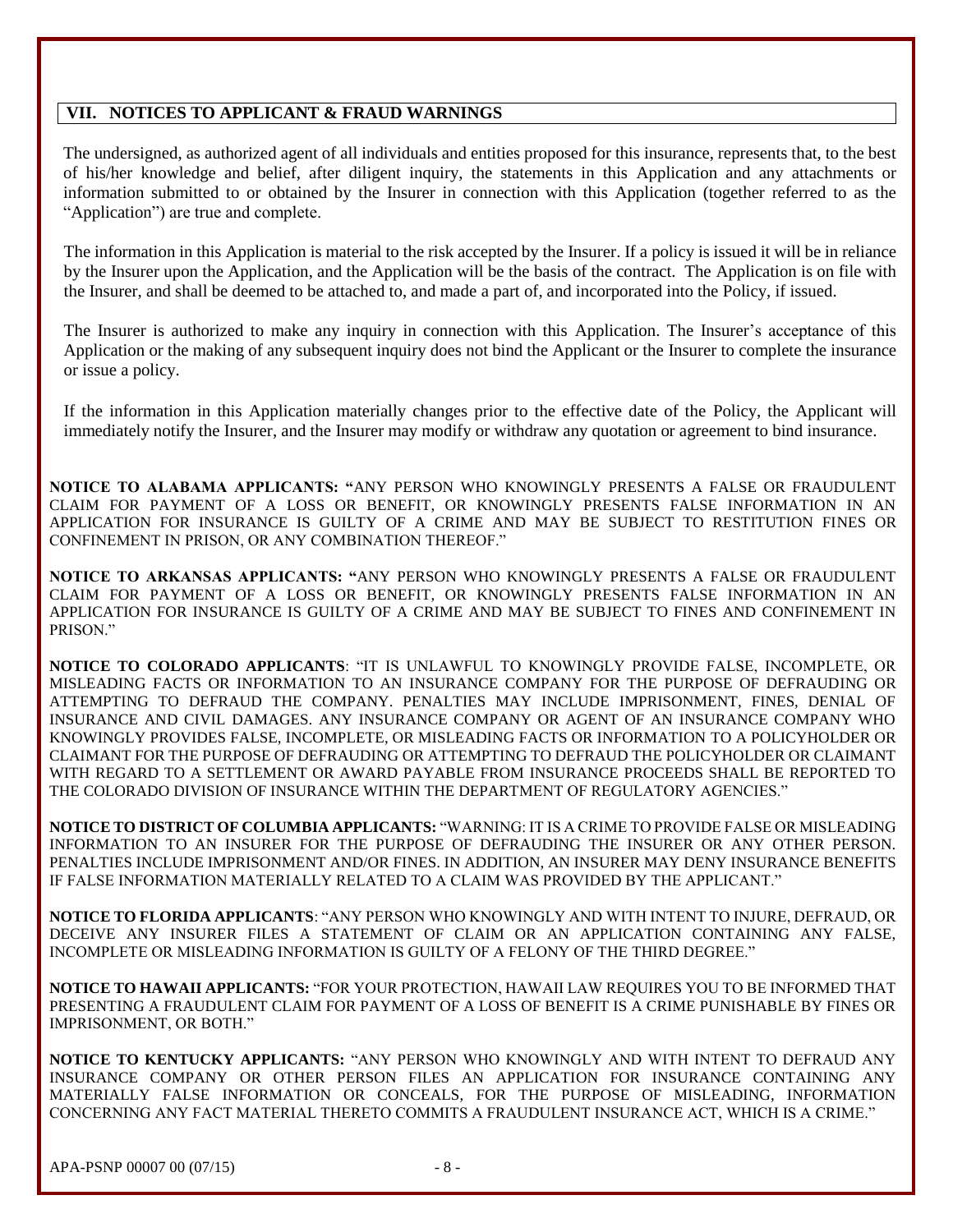**NOTICE TO LOUISIANA APPLICANTS: "**ANY PERSON WHO KNOWINGLY PRESENTS A FALSE OR FRAUDULENT CLAIM FOR PAYMENT OF A LOSS OR BENEFIT OR KNOWINGLY PRESENTS FALSE INFORMATION IN AN APPLICATION FOR INSURANCE IS GUILTY OF A CRIME AND MAY BE SUBJECT TO FINES AND CONFINEMENT IN PRISON."

**NOTICE TO MAINE APPLICANTS:** "IT IS A CRIME TO KNOWINGLY PROVIDE FALSE, INCOMPLETE OR MISLEADING INFORMATION TO AN INSURANCE COMPANY FOR THE PURPOSE OF DEFRAUDING THE COMPANY. PENALTIES MAY INCLUDE IMPRISONMENT, FINES OR A DENIAL OF INSURANCE BENEFITS."

**NOTICE TO MARYLAND APPLICANTS:** "ANY PERSON WHO KNOWINGLY OR WILLFULLY PRESENTS A FALSE OR FRAUDULENT CLAIM FOR PAYMENT OF A LOSS OR BENEFIT OR WHO KNOWINGLY OR WILLFULLY PRESENTS FALSE INFORMATION IN AN APPLICATION FOR INSURANCE IS GUILTY OF A CRIME AND MAY BE SUBJECT TO FINES AND CONFINEMENT IN PRISON."

**NOTICE TO NEW JERSEY APPLICANTS**: "ANY PERSON WHO INCLUDES ANY FALSE OR MISLEADING INFORMATION ON AN APPLICATION FOR AN INSURANCE POLICY IS SUBJECT TO CRIMINAL AND CIVIL PENALTIES." **NOTICE TO NEW MEXICO APPLICANTS:** "ANY PERSON WHO KNOWINGLY PRESENTS A FALSE OR FRAUDULENT CLAIM FOR PAYMENT OF A LOSS OR BENEFIT OR KNOWINGLY PRESENTS FALSE INFORMATION IN AN APPLICATION FOR INSURANCE IS GUILTY OF A CRIME AND MAY BE SUBJECT TO CIVIL FINES AND CRIMINAL PENALTIES."

**NOTICE TO NEW YORK APPLICANTS**: "ANY PERSON WHO KNOWINGLY AND WITH INTENT TO DEFRAUD ANY INSURANCE COMPANY OR OTHER PERSON FILES AN APPLICATION FOR INSURANCE OR STATEMENT OF CLAIM CONTAINING ANY MATERIALLY FALSE INFORMATION, CONCEALS FOR THE PURPOSE OF MISLEADING, INFORMATION CONCERNING ANY FACT MATERIAL THERETO, COMMITS A FRAUDULENT INSURANCE ACT, WHICH IS A CRIME, AND SHALL ALSO BE SUBJECT TO A CIVIL PENALTY NOT TO EXCEED FIVE THOUSAND DOLLARS AND THE STATED VALUE OF THE CLAIM FOR EACH SUCH VIOLATION."

**NOTICE TO OHIO APPLICANTS**: "ANY PERSON WHO, WITH INTENT TO DEFRAUD OR KNOWING THAT HE IS FACILITATING A FRAUD AGAINST AN INSURER, SUBMITS AN APPLICATION OR FILES A CLAIM CONTAINING A FALSE OR DECEPTIVE STATEMENT IS GUILTY OF INSURANCE FRAUD."

**NOTICE TO OKLAHOMA APPLICANTS**: "WARNING: ANY PERSON WHO KNOWINGLY, AND WITH INTENT TO INJURE, DEFRAUD OR DECEIVE ANY INSURER, MAKES ANY CLAIM FOR THE PROCEEDS OF AN INSURANCE POLICY CONTAINING ANY FALSE, INCOMPLETE OR MISLEADING INFORMATION IS GUILTY OF A FELONY (365:15-1-10, 36 §3613.1)."

**NOTICE TO OREGON APPLICANTS: "**ANY PERSON WHO KNOWINGLY AND WITH INTENT TO DEFRAUD OR SOLICIT ANOTHER TO DEFRAUD AN INSURER: (1) BY SUBMITTING AN APPLICATION, OR (2) BY FILING A CLAIM CONTAINING A FALSE STATEMENT AS TO ANY MATERIAL FACT, MAY BE VIOLATING STATE LAW."

**NOTICE TO PENNSYLVANIA APPLICANTS**: "ANY PERSON WHO KNOWINGLY AND WITH INTENT TO DEFRAUD ANY INSURANCE COMPANY OR OTHER PERSON FILES AN APPLICATION FOR INSURANCE OR STATEMENT OF CLAIM CONTAINING ANY MATERIALLY FALSE INFORMATION OR CONCEALS FOR THE PURPOSE OF MISLEADING, INFORMATION CONCERNING ANY FACT MATERIAL THERETO COMMITS A FRAUDULENT INSURANCE ACT, WHICH IS A CRIME AND SUBJECTS SUCH PERSON TO CRIMINAL AND CIVIL PENALTIES."

**NOTICE TO RHODE ISLAND APPLICANTS:** "ANY PERSON WHO KNOWINGLY PRESENTS A FALSE OR FRAUDULENT CLAIM FOR PAYMENT OF A LOSS OR BENEFIT OR KNOWINGLY PRESENTS FALSE INFORMATION IN AN APPLICATION FOR INSURANCE IS GUILTY OF A OF A CRIME AND MAY BE SUBJECT TO FINES AND CONFINEMENT IN PRISON."

**NOTICE TO TENNESSEE APPLICANTS:** "IT IS A CRIME TO KNOWINGLY PROVIDE FALSE, INCOMPLETE OR MISLEADING INFORMATION TO AN INSURANCE COMPANY FOR THE PURPOSE OF DEFRAUDING THE COMPANY. PENALTIES INCLUDE IMPRISONMENT, FINES AND DENIAL OF INSURANCE BENEFITS."

**NOTICE TO TEXAS APPLICANTS: "**ANY PERSON WHO KNOWINGLY PRESENTS A FALSE OR FRAUDULENT CLAIM FOR THE PAYMENT OF A LOSS IS GUILTY OF A CRIME AND MAY BE SUBJECT TO FINES AND CONFINEMENT IN STATE PRISON."

**NOTICE TO VERMONT APPLICANTS:** "ANY PERSON WHO KNOWINGLY PRESENTS A FALSE STATEMENT IN AN APPLICATION FOR INSURANCE MAY BE GUILTY OF A CRIMINAL OFFENSE AND SUBJECT TO PENALTIES UNDER STATE LAW."

APA-PSNP 00007 00 (07/15) - 9 -